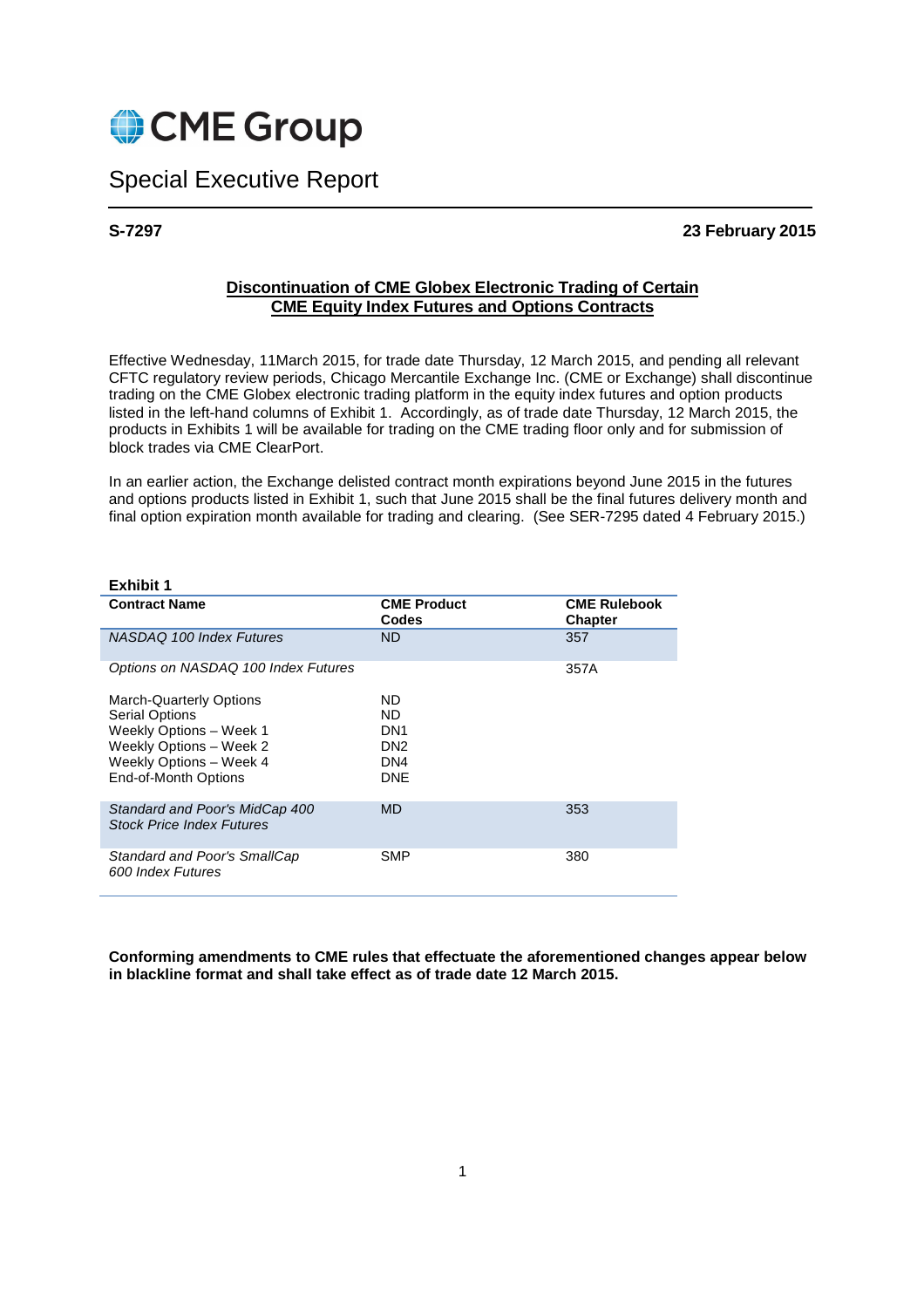### **Amendments to CME Chapter 353 – Standard and Poor's MidCap 400 Stock Price Index Futures**

(Additions are underlined. Deletions are struck through.)

#### **35302.G. Termination of Trading**

Futures trading shall terminate at the close of open outcry trading on the Business Day immediately preceding the day of determination of the Final Settlement Price.

….

#### **35302.I. Price Limits and Trading Halts**

The primary S&P MidCap 400 Index futures contract expiration month, as referenced in this rule, shall be determined by the Exchange. The Exchange shall also determine when the primary futures contract month is limit bid or limit offered. All times referenced in this rule are in Central Time.

**Coordinated Market-Wide Trading Halts**: If a NYSE Rule 80B trading halt is declared in the primary securities market as the result of a Level 1 (7%), Level 2 (13%) or Level 3 (20%) decline in the S&P 500 Index, then trading in S&P MidCap 400 Index futures contracts shall be halted. When trading in the primary securities market resumes after a NYSE Rule 80B trading halt, trading on the S&P MidCap 400 Index futures contract shall resume. At or after 2:25 p.m., the Level 1 (7%) and Level 2 (13%) trading halts in the primary securities market are not applicable. Following the declaration of a Level 3 (20%) trading halt in the primary securities market, there shall be no trading in S&P MidCap 400 Index futures until trading resumes on the primary securities market on the next Trading Day.

**Reference Price for Exchange Price Limits and Exchange Trading Halts**: Daily price limits in S&P MidCap 400 Index futures will be established relative to the contract rounded Reference Price ("P") which shall be determined by the Exchange as follows:

- Tier 1 The Reference Price shall be equal to the volume-weighted average price of transactions in the E-mini S&P MidCap 400 Index futures contract executed on Globex from 2:59:30 to 3:00:00 p.m.
- Tier 2 If no transactions occur from 2:59:30 to 3:00:00 p.m., the Reference Price shall be the average of the midpoints of each bid/ask spread in the E-mini S&P MidCap 400 Index futures contract during that thirty (30) second interval; however, bid/ask spread pairs wider than two (2) ticks (0.20 index points), shall not be included in the calculation to determine the Reference Price.
- Tier 3 If the Reference Price cannot be determined pursuant to Tiers 1 and 2 above, designated Exchange staff shall consider any other information deemed relevant to determine the Reference Price. Alternatives upon which Exchange staff may determine the Reference Price include, but are not limited to, the following: (1) deriving the Reference Price based on the basis relationship to the underlying cash index level; or (2) deriving the Reference Price by repeating Tier 1 or Tier 2 calculations at increasing thirty (30) second increment intervals until data is obtained.

If the Reference Price is not divisible by 0.10 without remainder, then the Reference Price shall be rounded down to the closest 0.10 point increment. The rounded Reference Price ("P") shall be used to determine Price Limits.

In the event of an early close of the primary securities market, the Reference Price shall be determined based upon the time period that corresponds to the last thirty (30) seconds of the primary securities market trading day.

For a newly listed contract expiration month, there will be an implied Reference Price created by the Exchange for the sole purpose of establishing the Price Limits for the first day of trading.

**Exchange Price Limit Levels**: The Price Limits shall be calculated daily based upon the rounded Reference Price, P, and the value of the S&P MidCap 400 Index available ten (10) minutes after the close of the primary securities market ("I").

The Offsets used to derive the daily Price Limits shall be calculated as follows:

| 5% Offset  | Equals $5\%$ of I, or (0.05 x I) rounded down to the nearest 0.10 point increment       |
|------------|-----------------------------------------------------------------------------------------|
| 7% Offset  | Equals 7% of I or (0.07 $\times$ I) rounded down to the nearest 0.10 point increment    |
| 13% Offset | Equals 13% of I or $(0.13 \times I)$ , rounded down to the nearest 0.10 point increment |
| 20% Offset | Equals 20% of I or (0.20 $\times$ I), rounded down to the nearest 0.10 point increment  |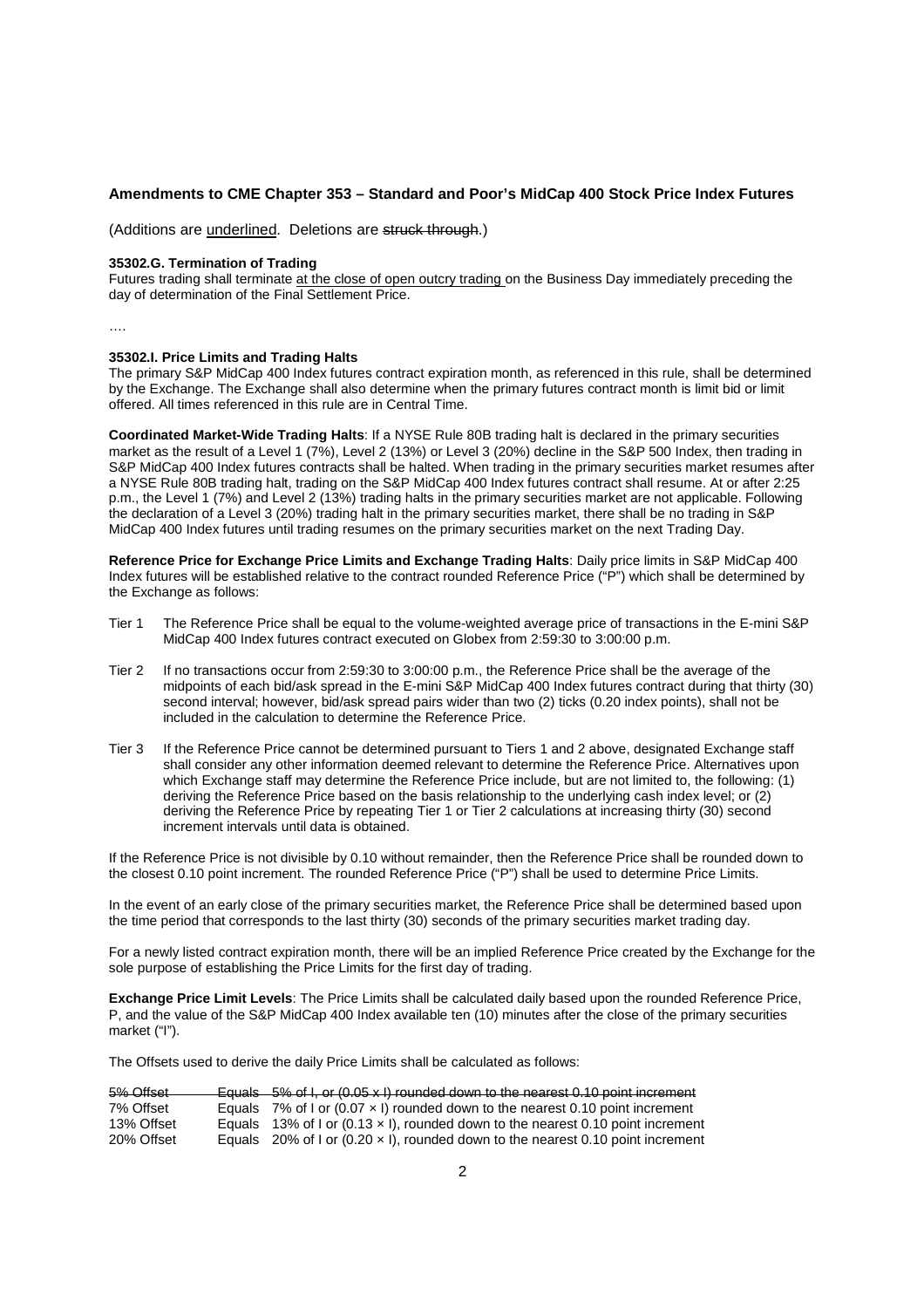The daily Price Limits for S&P MidCap 400 Index futures shall be calculated as follows:

5% Price Limits equals P plus 5% Offset, and P minus 5% Offset

| 7% Price Limit | equals P minus 7% Offset                  |
|----------------|-------------------------------------------|
|                | 13% Price Limit equals P minus 13% Offset |
|                | 20% Price Limit equals P minus 20% Offset |

**Exchange Price Limits from 5:00 p.m. to 8:30 a.m.**: From the start of the new Trading Day at 5:00 p.m. until the suspension of trading at 8:15 a.m., there shall be Price Limits for S&P MidCap 400 Index futures corresponding to a 5% increase above and a 5% decrease below the previous Trading Day's Reference Price. During this time period, there shall be no trading of S&P MidCap 400 Index futures at a price more than the 5% Price Limit above, or less than the 5% Price Limit below, the previous Trading Day's Reference Price.

If the primary E-mini S&P MidCap 400 Index futures contract is limit bid or limit offered at 8:15 a.m. and remains limit bid or limit offered at 8:25 a.m., then there shall be a trading halt in effect for the E-mini S&P MidCap 400 Index futures contract until 8:30 a.m. During the trading halt, the Exchange shall provide an indicative opening for the reopening of trading in the E-mini S&P MidCap 400 Index futures contract trading on Globex pursuant to Rule 573.

**Exchange Price Limits from 8:30 a.m. to 2:25 p.m.**: From 8:30 a.m. up to and including 2:25 p.m., there shall be successive Price Limits corresponding to 7%, 13% and 20% declines below the previous Trading Day's Reference Price. However, if a NYSE Rule 80B trading halt becomes inapplicable, then the corresponding Price Limit in S&P MidCap 400 Index futures contracts shall likewise become inapplicable.

When the primary E-mini S&P MidCap 400 Index futures contract is limit offered at the 7.0% Price Limit, a 10-minute period shall commence. If the primary futures contract is not limit offered at the end of the 10-minute period, trading will continue with the 13.0% Price Limit in effect. If the primary futures contract is limit offered at the end of the 10 minute period, trading shall terminate for a period of two minutes, after which time the market shall reopen. The 13.0% price limit shall apply to such reopening.

When the primary E-mini S&P MidCap 400 Index futures contract is limit offered at the 13.0% Price Limit, a 10-minute period shall commence. If the primary futures contract is not limit offered at the end of the 10-minute period, trading will continue with the 20% Price Limit in effect. If the primary futures contract is limit offered at the end of the 10 minute period, trading shall terminate for a period of two minutes, after which time the market shall reopen. The 20% Price Limit shall apply to such reopening. The 20% Price Limit shall represent the Total Daily Price Limit. Following a Level 3 market-wide (20%) trading halt, trading in S&P MidCap 400 Index Index futures shall remain halted until the open of the primary securities market on the following Trading Day.

**Exchange Price Limits from 2:25 p.m. to 3:00 p.m.**: From 2:25 p.m. until the 3:00 p.m. close of the primary securities market, only the 20% Price Limit shall apply.

**Exchange Price Limits from 3:00 p.m. to 4:15 p.m.**: From the close of the primary securities market at 3:00 p.m. until the end of the current Trading Day at 4:15 p.m., there shall be a Price Limit corresponding to a 5% increase above the current Trading Day's Reference Price. There shall also be a Price Limit corresponding to either a 5% decline below the current Trading Day's Reference Price or the current Trading Day's 20% Price Limit, whichever is nearer to the current Trading Day's Reference Price.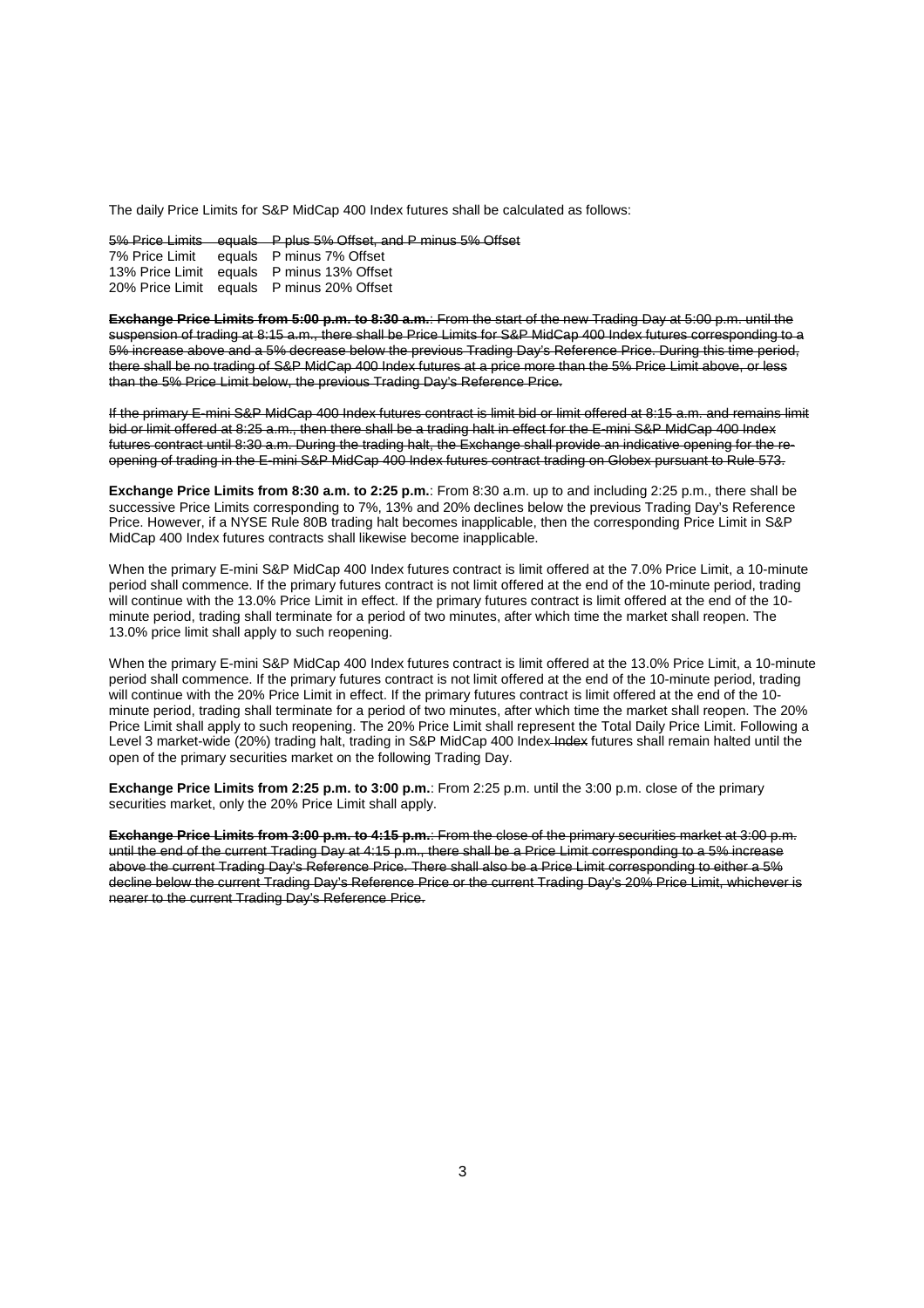### **Amendments to CME Chapter 357 – NASDAQ 100 Index Futures**

(Additions are underlined. Deletions are struck through.)

### **35702.G. Termination of Trading**

Futures trading shall terminate at the close of open outcry trading on the Business Day immediately preceding the day of determination of the Final Settlement Price.

….

#### **35702.I. Price Limits and Trading Halts**

The primary Nasdaq 100 Index futures contract expiration month, as referenced in this rule, shall be determined by the Exchange. The Exchange shall also determine when the primary futures contract month is limit bid or limit offered. All times referenced in this rule are in Central Time.

**Coordinated Market-Wide Trading Halts**: If a NYSE Rule 80B trading halt is declared in the primary securities market as the result of a Level 1 (7%), Level 2 (13%) or Level 3 (20%) decline in the S&P 500 Index, then trading in Nasdaq 100 Index futures contracts shall be halted. When trading in the primary securities market resumes after a NYSE Rule 80B trading halt, trading on the Nasdaq 100 Index futures contract shall resume. At or after 2:25 p.m., the Level 1 (7%) and Level 2 (13%) trading halts in the primary securities market are not applicable. Following the declaration of a Level 3 (20%) trading halt in the primary securities market, there shall be no trading in Nasdaq 100 Index futures until trading resumes on the primary securities market on the next Trading Day.

**Reference Price for Exchange Price Limits and Exchange Trading Halts**: Daily price limits in Nasdaq 100 Index futures will be established relative to the contract rounded Reference Price ("P") which shall be determined by the Exchange as follows:

- Tier 1 The Reference Price shall be equal to the volume-weighted average price of transactions in the E-mini Nasdaq 100 Index futures contract executed on Globex from 2:59:30 to 3:00:00 p.m.
- Tier 2 If no transactions occur from 2:59:30 to 3:00:00 p.m., the Reference Price shall be the average of the midpoints of each bid/ask spread in the E-mini Nasdaq 100 Index futures contract during that thirty (30) second interval; however, bid/ask spread pairs wider than two (2) ticks (0.50 index points), shall not be included in the calculation to determine the Reference Price.
- Tier 3 If the Reference Price cannot be determined pursuant to Tiers 1 and 2 above, designated Exchange staff shall consider any other information deemed relevant to determine the Reference Price. Alternatives upon which Exchange staff may determine the Reference Price include, but are not limited to, the following: (1) deriving the Reference Price based on the basis relationship to the underlying cash index level; or (2) deriving the Reference Price by repeating Tier 1 or Tier 2 calculations at increasing thirty (30) second increment intervals until data is obtained.

If the Reference Price is not divisible by 0.25 without remainder, then the Reference Price shall be rounded down to the closest 0.25 point increment. The rounded Reference Price ("P") shall be used to determine Price Limits.

In the event of an early close of the primary securities market, the Reference Price shall be determined based upon the time period that corresponds to the last thirty (30) seconds of the primary securities market trading day.

For a newly listed contract expiration month, there will be an implied Reference Price created by the Exchange for the sole purpose of establishing the Price Limits for the first day of trading.

**Exchange Price Limit Levels**: The Price Limits shall be calculated daily based upon the rounded Reference Price, P, and the value of the Nasdaq 100 Index available ten (10) minutes after the close of the primary securities market ("I").

The Offsets used to derive the daily Price Limits shall be calculated as follows:

| 5% Offset  | Equals $5\%$ of I, or (0.05 x I) rounded down to the nearest 0.25 point increment       |
|------------|-----------------------------------------------------------------------------------------|
| 7% Offset  | Equals 7% of I or (0.07 $\times$ I) rounded down to the nearest 0.25 point increment    |
| 13% Offset | Equals 13% of I or $(0.13 \times I)$ , rounded down to the nearest 0.25 point increment |
| 20% Offset | Equals 20% of I or (0.20 $\times$ I), rounded down to the nearest 0.25 point increment  |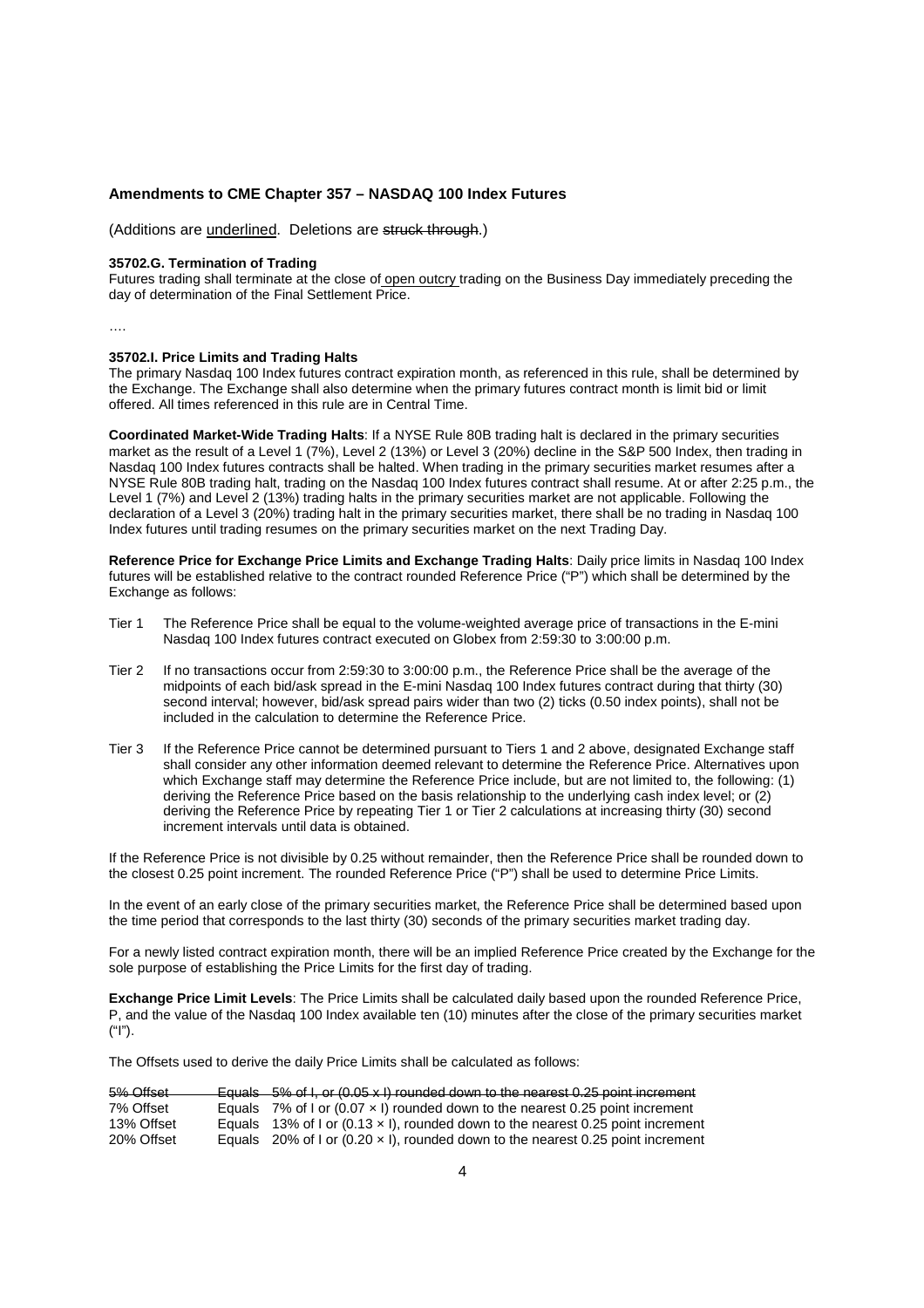The daily Price Limits for Nasdaq 100 Index futures shall be calculated as follows:

5% Price Limits equals P plus 5% Offset, and P minus 5% Offset 7% Price Limit equals P minus 7% Offset equals P minus 7% Offset

13% Price Limit equals P minus 13% Offset 20% Price Limit equals P minus 20% Offset

**Exchange Price Limits from 5:00 p.m. to 8:30 a.m.**: From the start of the new Trading Day at 5:00 p.m. until the suspension of trading at 8:15 a.m., there shall be Price Limits for Nasdaq 100 Index futures corresponding to a 5% increase above and a 5% decrease below the previous Trading Day's Reference Price. During this time period, there shall be no trading of Nasdaq 100 Index futures at a price more than the 5% Price Limit above, or less than the 5% Price Limit below, the previous Trading Day's Reference Price.

If the primary E-mini Nasdaq 100 Index futures contract is limit bid or limit offered at 8:15 a.m. and remains limit bid or limit offered at 8:25 a.m., then there shall be a trading halt in effect for the E-mini Nasdaq 100 Index futures contract until 8:30 a.m. During the trading halt, the Exchange shall provide an indicative opening for the re-opening of trading in the E-mini Nasdaq 100 Index futures contract trading on Globex pursuant to Rule 573.

**Exchange Price Limits from 8:30 a.m. to 2:25 p.m.**: From 8:30 a.m. up to and including 2:25 p.m., there shall be successive Price Limits corresponding to 7%, 13% and 20% declines below the previous Trading Day's Reference Price. However, if a NYSE Rule 80B trading halt becomes inapplicable, then the corresponding Price Limit in Nasdaq 100 Index futures contracts shall likewise become inapplicable.

When the primary E-mini Nasdaq 100 Index futures contract is limit offered at the 7.0% Price Limit, a 10-minute period shall commence. If the primary futures contract is not limit offered at the end of the 10-minute period, trading will continue with the 13.0% Price Limit in effect. If the primary futures contract is limit offered at the end of the 10 minute period, trading shall terminate for a period of two minutes, after which time the market shall reopen. The 13.0% price limit shall apply to such reopening.

When the primary E-mini Nasdaq 100 Index futures contract is limit offered at the 13.0% Price Limit, a 10-minute period shall commence. If the primary futures contract is not limit offered at the end of the 10-minute period, trading will continue with the 20% Price Limit in effect. If the primary futures contract is limit offered at the end of the 10 minute period, trading shall terminate for a period of two minutes, after which time the market shall reopen. The 20% Price Limit shall apply to such reopening. The 20% Price Limit shall represent the Total Daily Price Limit. Following a Level 3 market-wide (20%) trading halt, trading in Nasdaq 100 Index futures shall remain halted until the open of the primary securities market on the following Trading Day.

**Exchange Price Limits from 2:25 p.m. to 3:00 p.m.**: From 2:25 p.m. until the 3:00 p.m. close of the primary securities market, only the 20% Price Limit shall apply.

**Exchange Price Limits from 3:00 p.m. to 4:15 p.m.**: From the close of the primary securities market at 3:00 p.m. until the end of the current Trading Day at 4:15 p.m., there shall be a Price Limit corresponding to a 5% increase above the current Trading Day's Reference Price. There shall also be a Price Limit corresponding to either a 5% decline below the current Trading Day's Reference Price or the current Trading Day's 20% Price Limit, whichever is nearer to the current Trading Day's Reference Price.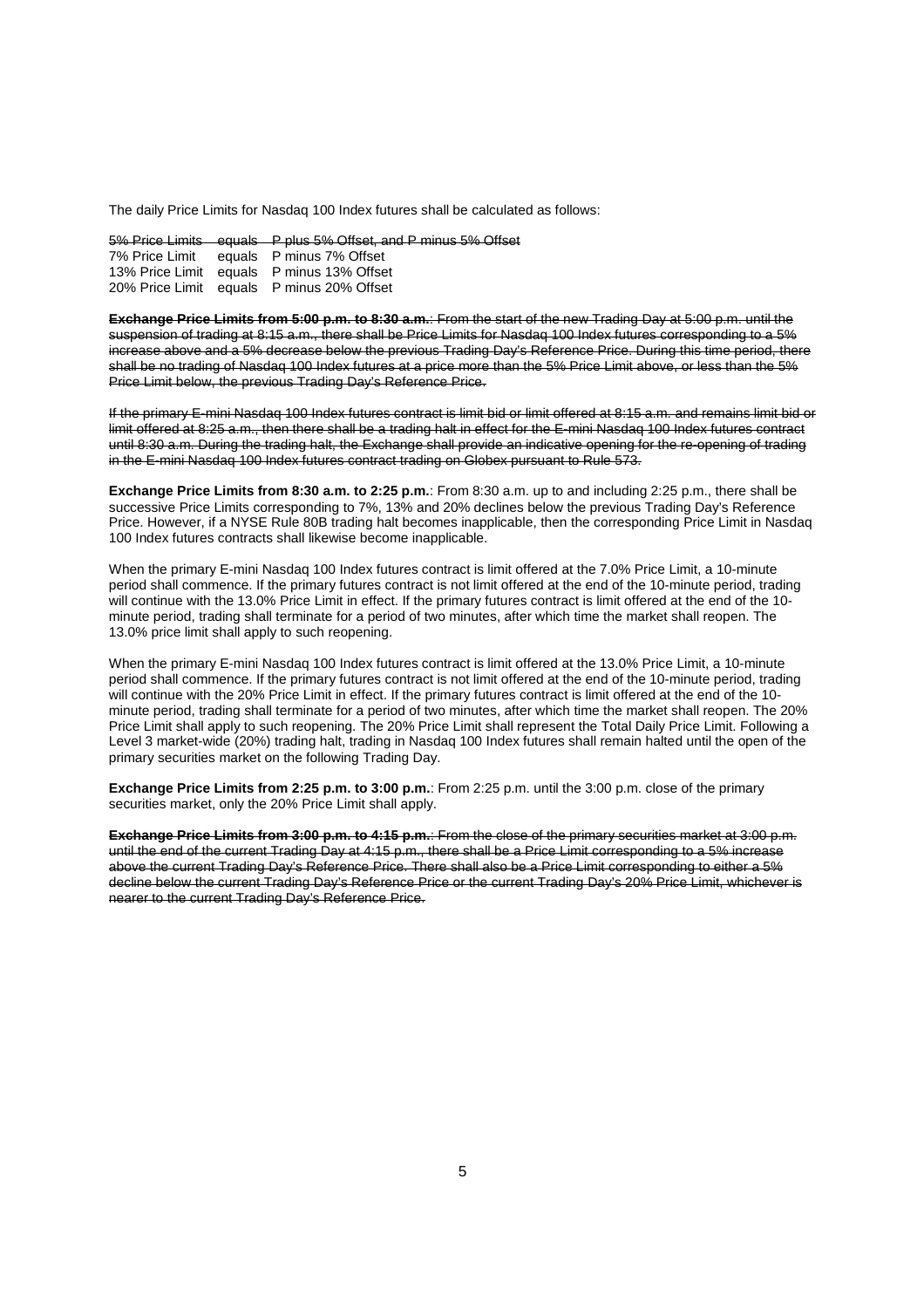### **Amendments to CME Chapter 380 – Standard and Poor's Small Cap 600 Stock Price Index Futures**

(Additions are underlined. Deletions are struck through.)

### **38002.G. Termination of Trading**

Futures trading shall terminate at the regularly scheduled start of trading at the NYSE close of open outcry trading on the Business Day immediately preceding the day scheduled for the determination of the Final Settlement Price.

….

#### **38002.I. Price Limits and Trading Halts**

The primary S&P SmallCap 600 Index futures contract expiration month, as referenced in this rule, shall be determined by the Exchange. The Exchange shall also determine when the primary futures contract month is limit bid or limit offered. All times referenced in this rule are in Central Time.

**Coordinated Market-Wide Trading Halts**: If a NYSE Rule 80B trading halt is declared in the primary securities market as the result of a Level 1 (7%), Level 2 (13%) or Level 3 (20%) decline in the S&P 500 Index, then trading in S&P SmallCap 600 Index futures contracts shall be halted. When trading in the primary securities market resumes after a NYSE Rule 80B trading halt, trading on the S&P SmallCap 600 Index futures contract shall resume. At or after 2:25 p.m., the Level 1 (7%) and Level 2 (13%) trading halts in the primary securities market are not applicable. Following the declaration of a Level 3 (20%) trading halt in the primary securities market, there shall be no trading in S&P SmallCap 600 Index futures until trading resumes on the primary securities market on the next Trading Day.

**Reference Price for Exchange Price Limits and Exchange Trading Halts**: Daily price limits in S&P SmallCap 600 Index futures will be established relative to the contract rounded Reference Price ("P") which shall be determined by the Exchange as follows:

- Tier 1 The Reference Price shall be equal to the volume-weighted average price of transactions in the E-mini S&P SmallCap 600 Index futures contract executed on Globex from 2:59:30 to 3:00:00 p.m.
- Tier 2 If no transactions occur from 2:59:30 to 3:00:00 p.m., the Reference Price shall be the average of the midpoints of each bid/ask spread in the E-mini S&P SmallCap 600 Index futures contract during that thirty (30) second interval; however, bid/ask spread pairs wider than two (2) ticks (0.20 index points), shall not be included in the calculation to determine the Reference Price.
- Tier 3 If the Reference Price cannot be determined pursuant to Tiers 1 and 2 above, designated Exchange staff shall consider any other information deemed relevant to determine the Reference Price. Alternatives upon which Exchange staff may determine the Reference Price include, but are not limited to, the following: (1) deriving the Reference Price based on the basis relationship to the underlying cash index level; or (2) deriving the Reference Price by repeating Tier 1 or Tier 2 calculations at increasing thirty (30) second increment intervals until data is obtained.

If the Reference Price is not divisible by 0.10 without remainder, then the Reference Price shall be rounded down to the closest 0.10 point increment. The rounded Reference Price ("P") shall be used to determine Price Limits.

In the event of an early close of the primary securities market, the Reference Price shall be determined based upon the time period that corresponds to the last thirty (30) seconds of the primary securities market trading day.

For a newly listed contract expiration month, there will be an implied Reference Price created by the Exchange for the sole purpose of establishing the Price Limits for the first day of trading.

**Exchange Price Limit Levels**: The Price Limits shall be calculated daily based upon the rounded Reference Price, P, and the value of the S&P SmallCap 600 Index available ten (10) minutes after the close of the primary securities market ("I").

The Offsets used to derive the daily Price Limits shall be calculated as follows:

| 5% Offset  | Equals $5\%$ of I, or (0.05 x I) rounded down to the nearest 0.10 point increment       |
|------------|-----------------------------------------------------------------------------------------|
| 7% Offset  | Equals 7% of I or (0.07 $\times$ I) rounded down to the nearest 0.10 point increment    |
| 13% Offset | Equals 13% of I or $(0.13 \times I)$ , rounded down to the nearest 0.10 point increment |
| 20% Offset | Equals 20% of I or (0.20 $\times$ I), rounded down to the nearest 0.10 point increment  |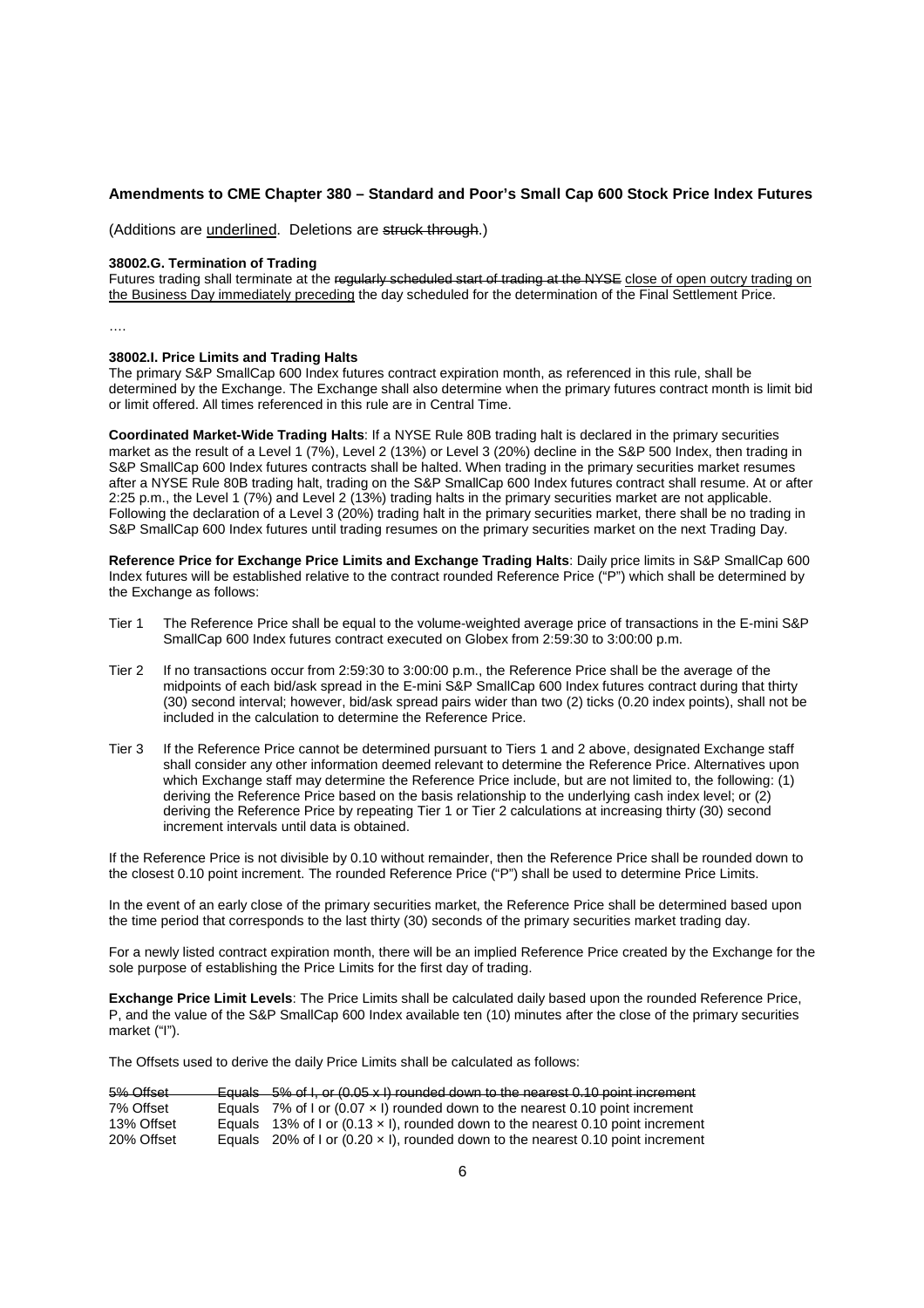The daily Price Limits for S&P SmallCap 600 Index futures shall be calculated as follows:

5% Price Limits equals P plus 5% Offset, and P minus 5% Offset 7% Price Limit equals P minus 7% Offset

equals P minus 7% Offset 13% Price Limit equals P minus 13% Offset 20% Price Limit equals P minus 20% Offset

**Exchange Price Limits from 5:00 p.m. to 8:30 a.m.**: From the start of the new Trading Day at 5:00 p.m. until the suspension of trading at 8:15 a.m., there shall be Price Limits for S&P SmallCap 600 Index futures corresponding to a 5% increase above and a 5% decrease below the previous Trading Day's Reference Price. During this time period, there shall be no trading of S&P SmallCap 600 Index futures at a price more than the 5% Price Limit above, or less than the 5% Price Limit below, the previous Trading Day's Reference Price.

If the primary E-mini S&P SmallCap 600 Index futures contract is limit bid or limit offered at 8:15 a.m. and remains limit bid or limit offered at 8:25 a.m., then there shall be a trading halt in effect for the E-mini S&P SmallCap 600 Index futures contract until 8:30 a.m. During the trading halt, the Exchange shall provide an indicative opening for the reopening of trading in the E-mini S&P SmallCap 600 Index futures contract trading on Globex pursuant to Rule 573.

**Exchange Price Limits from 8:30 a.m. to 2:25 p.m.**: From 8:30 a.m. up to and including 2:25 p.m., there shall be successive Price Limits corresponding to 7%, 13% and 20% declines below the previous Trading Day's Reference Price. However, if a NYSE Rule 80B trading halt becomes inapplicable, then the corresponding Price Limit in S&P SmallCap 600 Index futures contracts shall likewise become inapplicable.

When the primary E-mini S&P SmallCap 600 Index futures contract is limit offered at the 7.0% Price Limit, a 10minute period shall commence. If the primary futures contract is not limit offered at the end of the 10-minute period, trading will continue with the 13.0% Price Limit in effect. If the primary futures contract is limit offered at the end of the 10-minute period, trading shall terminate for a period of two minutes, after which time the market shall reopen. The 13.0% price limit shall apply to such reopening.

When the primary E-mini S&P SmallCap 600 Index futures contract is limit offered at the 13.0% Price Limit, a 10minute period shall commence. If the primary futures contract is not limit offered at the end of the 10-minute period, trading will continue with the 20% Price Limit in effect. If the primary futures contract is limit offered at the end of the 10-minute period, trading shall terminate for a period of two minutes, after which time the market shall reopen. The 20% Price Limit shall apply to such reopening. The 20% Price Limit shall represent the Total Daily Price Limit. Following a Level 3 market-wide (20%) trading halt, trading in S&P SmallCap 600 Index futures shall remain halted until the open of the primary securities market on the following Trading Day.

**Exchange Price Limits from 2:25 p.m. to 3:00 p.m.**: From 2:25 p.m. until the 3:00 p.m. close of the primary securities market, only the 20% Price Limit shall apply.

**Exchange Price Limits from 3:00 p.m. to 4:15 p.m.**: From the close of the primary securities market at 3:00 p.m. until the end of the current Trading Day at 4:15 p.m., there shall be a Price Limit corresponding to a 5% increase above the current Trading Day's Reference Price. There shall also be a Price Limit corresponding to either a 5% decline below the current Trading Day's Reference Price or the current Trading Day's 20% Price Limit, whichever is nearer to the current Trading Day's Reference Price.